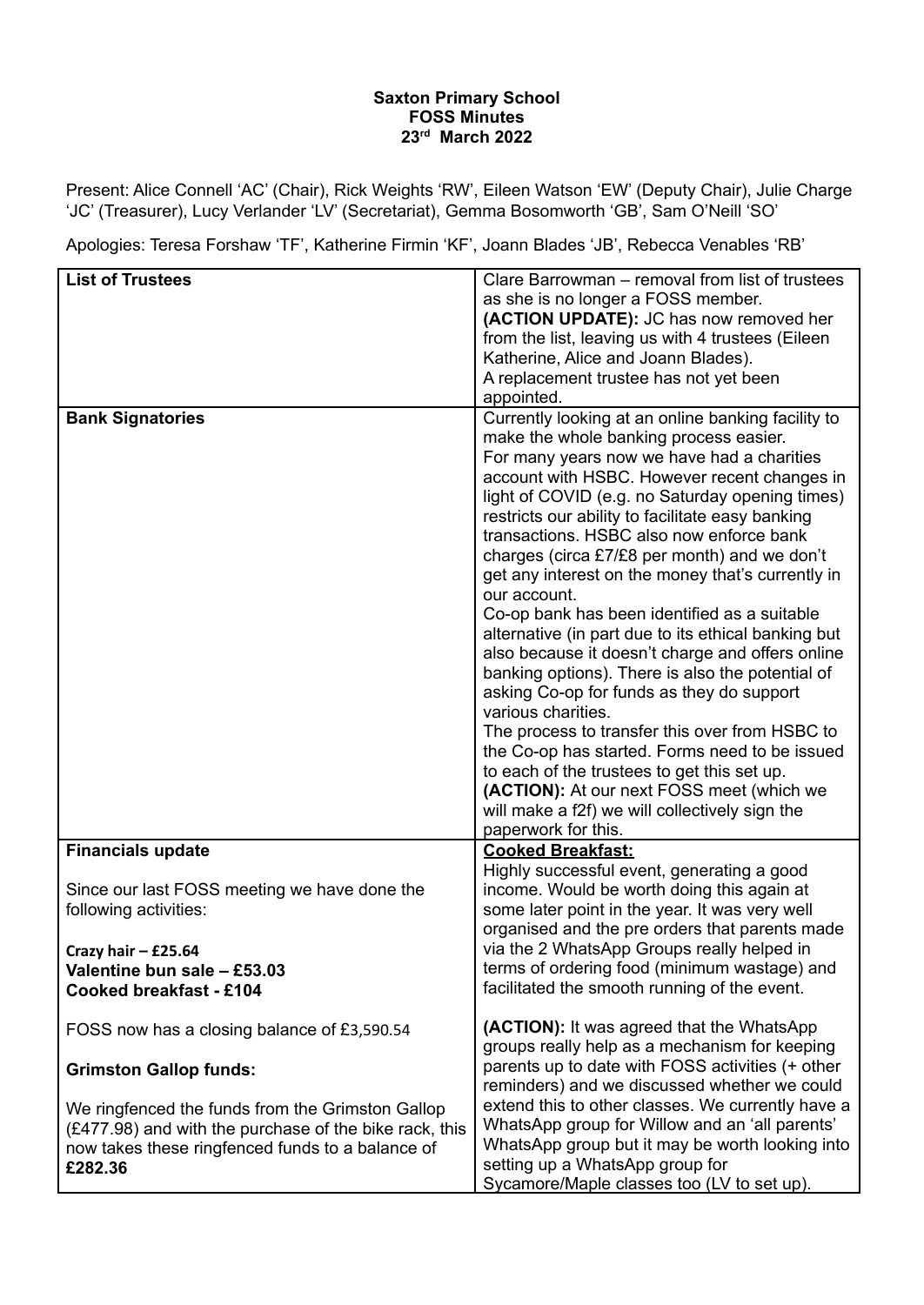| The remaining ring-fenced funds will be spent on<br>sporting equipment.                                                       |                                                                                                                                                                                                                                                                                                                                                                                                                                                                  |
|-------------------------------------------------------------------------------------------------------------------------------|------------------------------------------------------------------------------------------------------------------------------------------------------------------------------------------------------------------------------------------------------------------------------------------------------------------------------------------------------------------------------------------------------------------------------------------------------------------|
| <b>School Wish List</b>                                                                                                       | As before, long term the plan is to continue to<br>raise funds towards a new canopy/shelter<br>outside the front of Willow. It is used as a<br>learning resource, but in inclement weather is<br>not possible to use. The anticipated cost for this<br>project will be circa 10k.<br>The planning application has been submitted<br>and we are awaiting a response. If planning<br>permission is granted, the next step is to obtain<br>consent from the church. |
|                                                                                                                               | As previously agreed, FOSS are keeping aside<br>£1k of funds each year towards this long-term<br>project.                                                                                                                                                                                                                                                                                                                                                        |
|                                                                                                                               | With the move to Co-op bank FOSS will also<br>look to see if we can secure any funding from<br>them as they are known to be supporters of<br>local charities in our area.                                                                                                                                                                                                                                                                                        |
|                                                                                                                               | Recent items that FOSS bought with the funds<br>raised so far, are:                                                                                                                                                                                                                                                                                                                                                                                              |
|                                                                                                                               | Large den making pegs<br>• Pond dipping equipment<br><b>TTS outdoor stands</b><br>Wooden hollow blocks for building                                                                                                                                                                                                                                                                                                                                              |
|                                                                                                                               | (ACTION):<br>RW advised that KS2 children would<br>really benefit from a set of Atlas books.<br>RW to send a link to JC to purchase.<br>To better serve the schools needs in<br>relation to small value items, an Amazon<br>wish list will be set up by school.                                                                                                                                                                                                  |
|                                                                                                                               | <b>Leavers Hoodies:</b><br>An order will need to be placed for these. Details<br>will be needed from school.<br>(ACTION): RW to advise on details and JC to<br>place the order.                                                                                                                                                                                                                                                                                  |
| Other FOSS Fund Raising Ideas for 2022-2023                                                                                   | <b>Film Nights:</b>                                                                                                                                                                                                                                                                                                                                                                                                                                              |
| <b>Film Nights</b> – date tbc (pending licence)                                                                               | (ACTION): JC to take a look into the film licence                                                                                                                                                                                                                                                                                                                                                                                                                |
| <b>PJ Day</b> (Friday 1 <sup>st</sup> April). Children to come<br>$\bullet$<br>dressed in their PJ's in return for a donation | details before we commit to doing a film night.                                                                                                                                                                                                                                                                                                                                                                                                                  |
| to FOSS                                                                                                                       | <b>Donations for events:</b>                                                                                                                                                                                                                                                                                                                                                                                                                                     |
| <b>Easter Tombola</b> – (Friday $8th$ April) in the                                                                           | As an alternative to our usual £1 donation for                                                                                                                                                                                                                                                                                                                                                                                                                   |
| school playground. Dairy free alternatives will                                                                               | some events, SO suggested that we instead<br>provide a donation 'guide' for parents to make a                                                                                                                                                                                                                                                                                                                                                                    |
| also be available.                                                                                                            | choice. Some parents would be happy to pay a                                                                                                                                                                                                                                                                                                                                                                                                                     |
| Big Breakfast - building on the success of<br>the last event, FOSS will provide a cooked                                      | little more for such events. Agreed that we                                                                                                                                                                                                                                                                                                                                                                                                                      |
| breakfast sandwich. (date tbc).                                                                                               | would trial this for the PJ day using ParentPay                                                                                                                                                                                                                                                                                                                                                                                                                  |